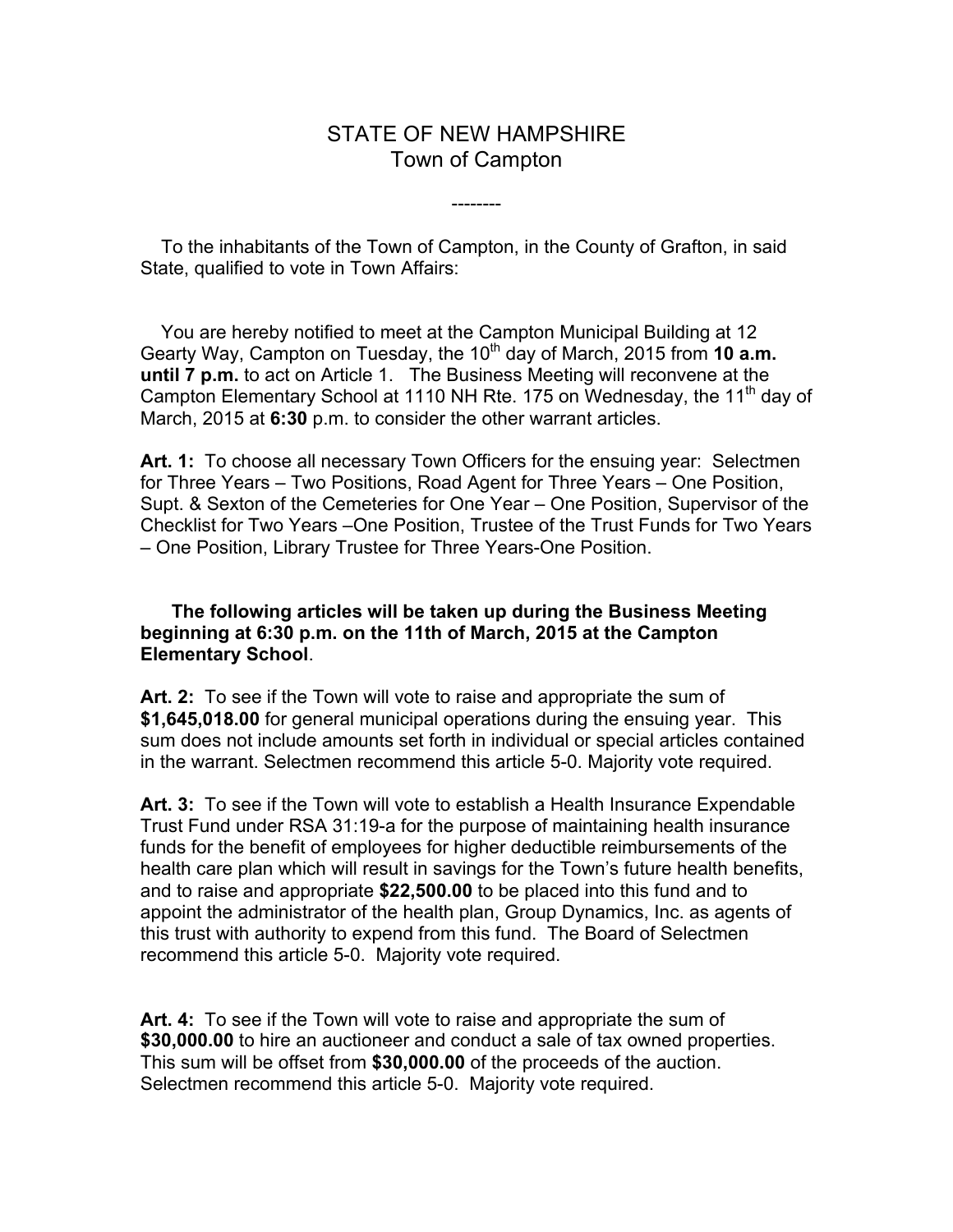**Art. 5:** To see if the Town will vote to raise and appropriate the sum of **\$506,161.00** for the operating budget of the Police Department. Selectmen recommend this article with a vote of 4 – yes and 1 no. Majority vote required.

**Art. 6**: To see if the Town will vote to raise and appropriate the sum of **\$12,000.00** for the purpose of funding Police Details. This amount will be offset by revenues received for these services. Selectmen recommend this article 5-0. Majority vote required.

Art. 7: To see if the Town will vote to raise and appropriate the sum of **\$10,000.00** for the purpose of purchasing body cameras for the Police Department. The Selectmen do not recommend this article 5- 0. Majority vote required.

**Art 8:** To see if the Town will vote to raise and appropriate **\$671,534.00** for the maintenance of highways and bridges, said sum to be offset by approximately **\$114,094.00** from Highway Block Grants and the remainder to come from general taxation. The Selectmen recommend this article 5-0. Majority vote required.

Art. **9**: To see if the Town will vote to raise and appropriate the sum of **\$10,000.00** to be placed in the Capital Reserve Fund established for the purchase of heavy highway equipment. Selectmen recommend this article 5-0. Majority vote required.

**Art. 10:** To see if the Town will vote to raise and appropriate the sum of **\$2,000.00** to be placed in the Capital Reserve Fund established for Bridge Construction and/or Reconstruction. Selectmen recommend this article 5-0 Majority vote required.

**Art. 11:** To see if the Town will vote to raise and appropriate the sum of **\$10,000.00** to be placed in the Capital Reserve Fund established for the purpose of future Road Construction or Reconstruction. Selectmen recommend this article 5-0. Majority vote required.

**Art. 12:** To see if the Town will vote to raise and appropriate the sum of **\$54,686.00** for the maintenance of Blair and other cemeteries in Town and to fund this appropriation by authorizing the withdrawal of **\$800.00** from the Cemetery Trust Funds for Perpetual Care with **\$53,886.00** to be raised by taxes. Selectmen recommend this article 5-0. Majority vote required.

**Art. 13:** To see if the Town will vote to raise and appropriate the sum of **\$**478,422.00 for the support and maintenance of the Fire, Rescue and Ambulance Departments and to offset this amount by withdrawing **\$60,000.00** from the Capital Reserve Account set up for Fire Equipment. Selectmen recommend this article 5-0. Majority vote required.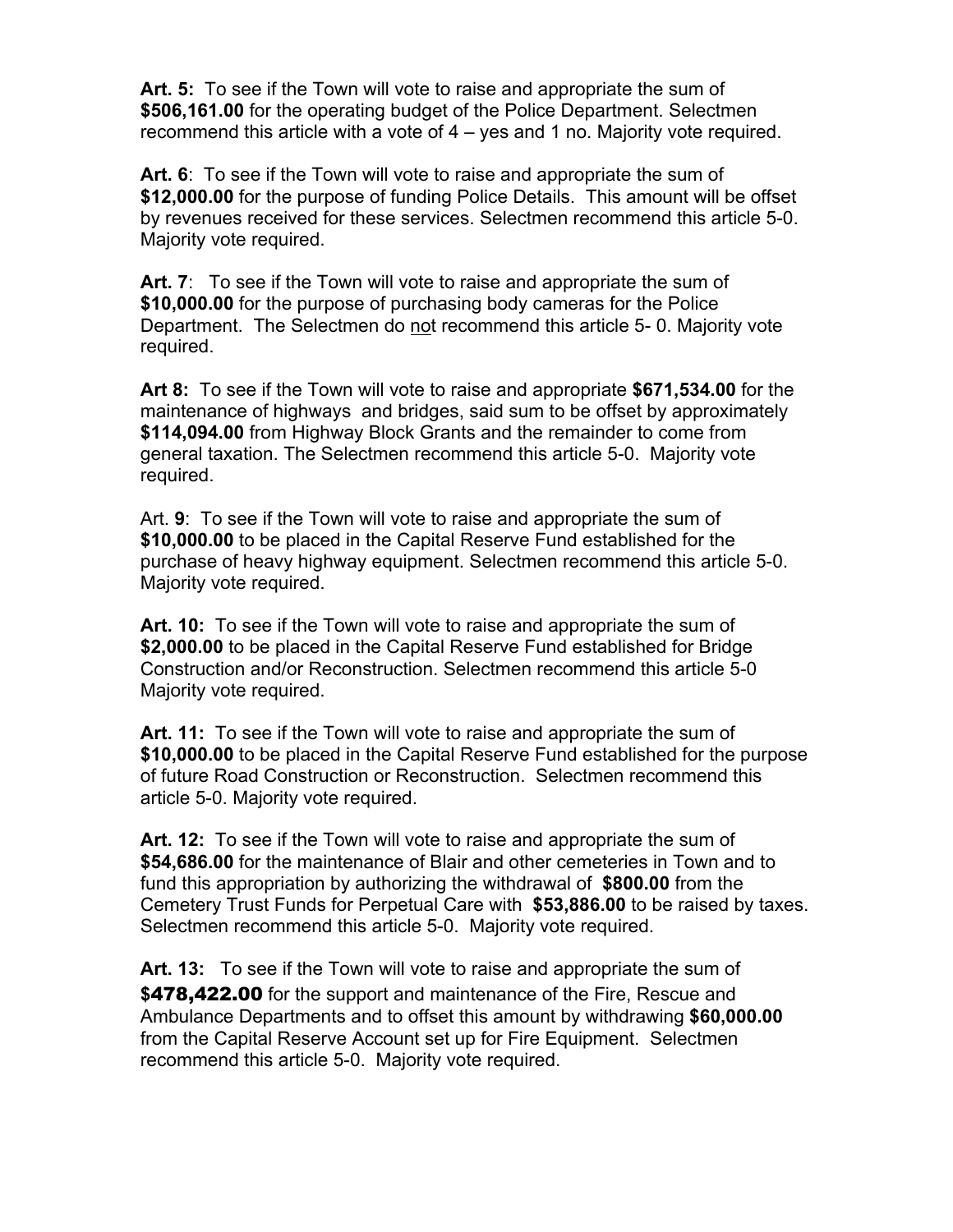**Art. 14:** To see if the Town will vote to raise and appropriate the sum of **\$30,221.00** for fire dispatch services and dues provided by the Lakes Region Mutual Fire Aid Association. Selectmen recommend this article 5-0. Majority vote required.

**Art. 15:** To see if the Town will vote to raise and appropriate the sum of **\$500.00**  for fighting forest fires. Selectmen recommend this article 5-0. Majority vote required.

**Art. 16:** To see if the Town will vote to raise and appropriate the sum of **\$15,210.55** for the Town's share of services provided by Pemi-Baker Community Health, formerly known as Pemi-Baker Home Health Agency. Selectmen recommend this article 5-0. Majority vote required.

**Art. 17:** To see if the Town will vote to raise and appropriate the sum of **\$13,995.00** for Advertising and Regional Expenses. Selectmen recommend this article 5-0. Majority vote required.

**Art. 18:** To see if the Town will vote to raise and appropriate the sum of **\$2,500.00** to be placed in the Capital Reserve Fund set up for the purpose of the upkeep and maintenance of the Campton Historical Building. Selectmen recommend this article 5-0. Majority vote required.

**Art.19:** To see if the Town will vote to raise and appropriate the sum of **\$2,500.00** to be placed in the Capital Reserve Fund for Office Technology including computers, printers, software, copy machines, scanners or servers. Selectmen recommend this article 5-0. Majority vote required.

**Art. 20:** To see if the Town will vote to raise and appropriate the sum of **\$30,000.00** for the Capital Reserve Fund set up for the purchase of a fire truck/rescue truck ,ambulance or a command vehicle. Selectmen recommend this article 5-0. Majority vote required.

**Art. 21**: To see if the Town will vote to raise and appropriate the sum of **\$15,000.00** to be placed in the Capital Reserve Fund set up Fire Equipment Capital Equipment such as self-contained breathing apparatus or defibrillator. Selectmen recommend this article 5-0. Majority vote required.

**Art. 22**: To see if the Town will vote to raise and appropriate the sum of **\$4,100.00** to be placed in the Capital Reserve Fund for the purpose of restoration and proper storage of vital Town Records. Selectmen recommend this article 5- 0. Majority vote required.

**Art .23**: To see if the Town will vote to raise and appropriate the sum of **\$20,000.00** to be placed in the Capital Reserve Fund set up for Municipal Buildings. Selectmen recommend this article 5-0. Majority vote required.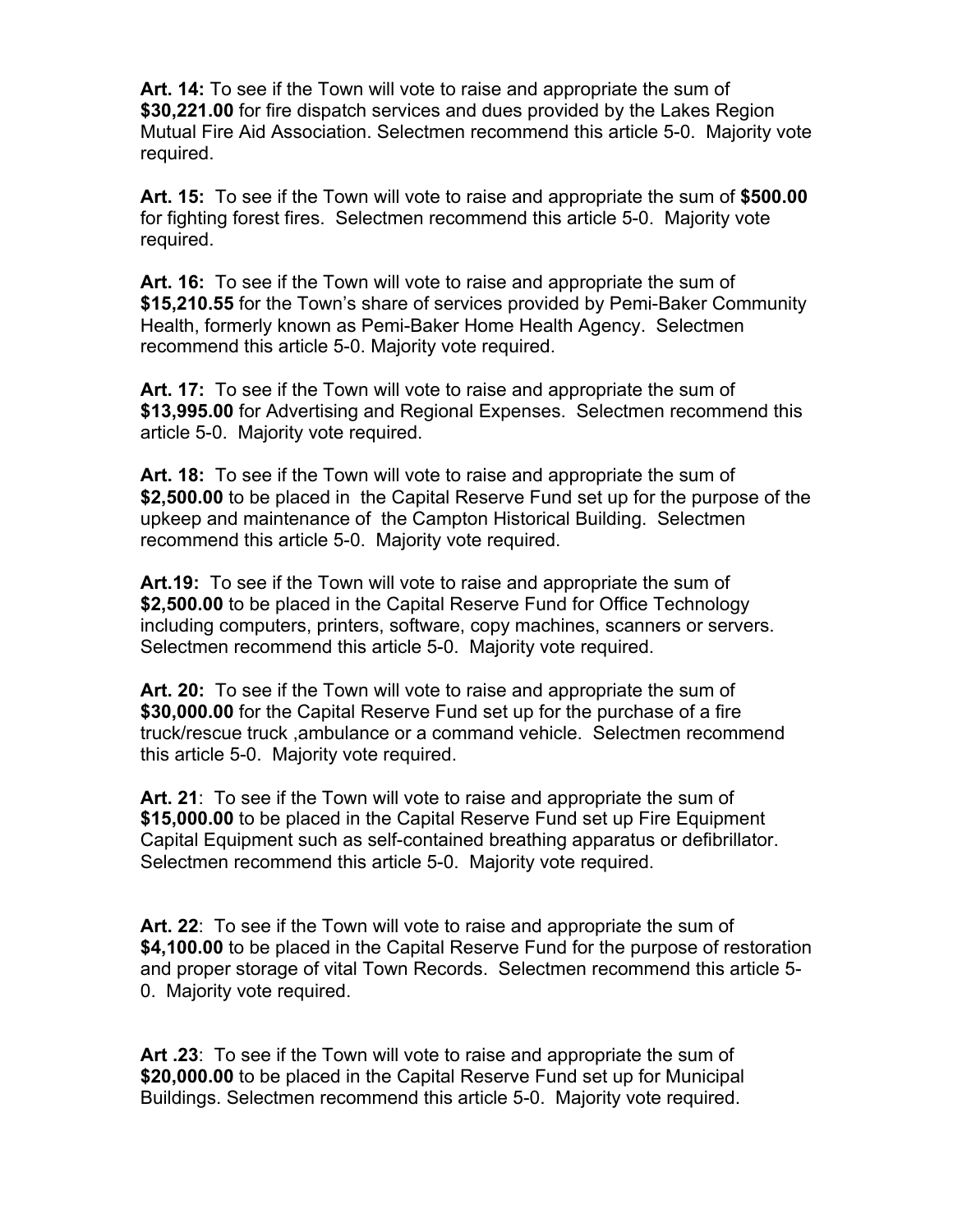**Art. 24**: To see if the Town will vote to raise and appropriate the sum of **\$2,113.00** to purchase two printers for the Town Clerk/Tax Collector's Office and one computer for the Town's Assessing firm to work remotely on the assessing program. These three items are replacing older equipment which are no longer functional. Selectmen recommend this article 5-0. Majority vote required.

**Art. 25**: To see if the Town will vote to accept the reports of agents and officers hereto chosen. Selectmen recommend this article 5-0. Majority vote required.

**Art. 26**: To transact any other business that may legally come before said meeting. Selectmen recommend this article 5-0. Majority vote required.

Given under our hands and seal this 20th day of February, 2015.

SELECTMEN OF CAMPTON

 $\_$ Charles D. Wheeler

 $\frac{1}{\sqrt{2}}$  , which is a set of  $\frac{1}{\sqrt{2}}$  , which is a set of  $\frac{1}{\sqrt{2}}$  , which is a set of  $\frac{1}{\sqrt{2}}$ Sharon L. Davis

 $\frac{1}{\sqrt{2}}$  ,  $\frac{1}{\sqrt{2}}$  ,  $\frac{1}{\sqrt{2}}$  ,  $\frac{1}{\sqrt{2}}$  ,  $\frac{1}{\sqrt{2}}$  ,  $\frac{1}{\sqrt{2}}$  ,  $\frac{1}{\sqrt{2}}$  ,  $\frac{1}{\sqrt{2}}$  ,  $\frac{1}{\sqrt{2}}$  ,  $\frac{1}{\sqrt{2}}$  ,  $\frac{1}{\sqrt{2}}$  ,  $\frac{1}{\sqrt{2}}$  ,  $\frac{1}{\sqrt{2}}$  ,  $\frac{1}{\sqrt{2}}$  ,  $\frac{1}{\sqrt{2}}$ Charles W. Cheney

 $\frac{1}{\sqrt{2}}$  ,  $\frac{1}{\sqrt{2}}$  ,  $\frac{1}{\sqrt{2}}$  ,  $\frac{1}{\sqrt{2}}$  ,  $\frac{1}{\sqrt{2}}$  ,  $\frac{1}{\sqrt{2}}$  ,  $\frac{1}{\sqrt{2}}$  ,  $\frac{1}{\sqrt{2}}$  ,  $\frac{1}{\sqrt{2}}$  ,  $\frac{1}{\sqrt{2}}$  ,  $\frac{1}{\sqrt{2}}$  ,  $\frac{1}{\sqrt{2}}$  ,  $\frac{1}{\sqrt{2}}$  ,  $\frac{1}{\sqrt{2}}$  ,  $\frac{1}{\sqrt{2}}$ Karl E. Kelly

Peter A. Laufenberg

\_\_\_\_\_\_\_\_\_\_\_\_\_\_\_\_\_\_\_\_\_\_\_\_\_